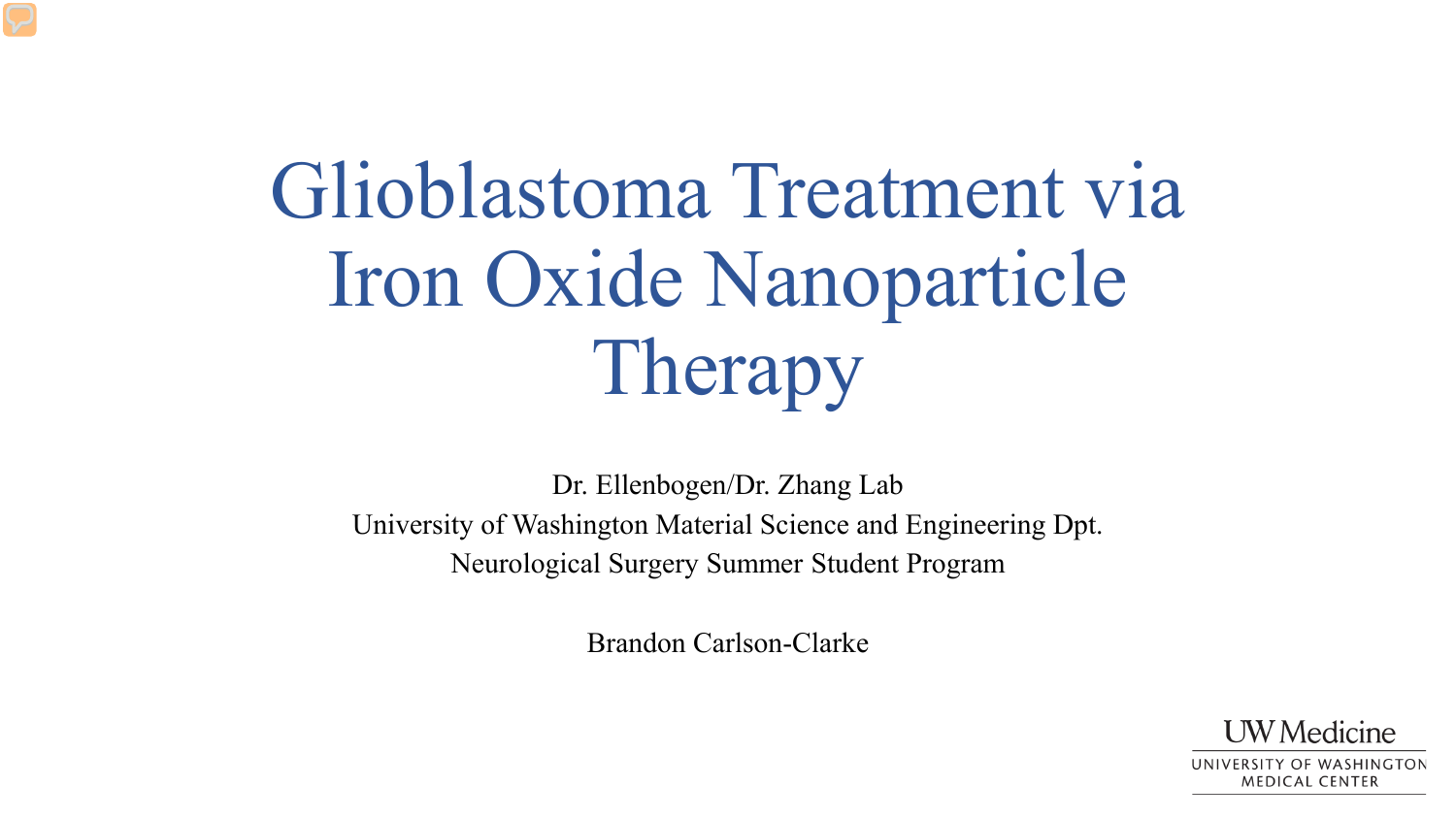### Glioblastoma Background

- Glioblastoma (GBM) Aggressive cancer that originates from glial cells within the brain or spinal cord
- Highly resistant to therapy and the impediment of drug delivery by the blood-brain barrier (BBB) yields difficult treatment



Glioblastoma Heterogeneity via MRI

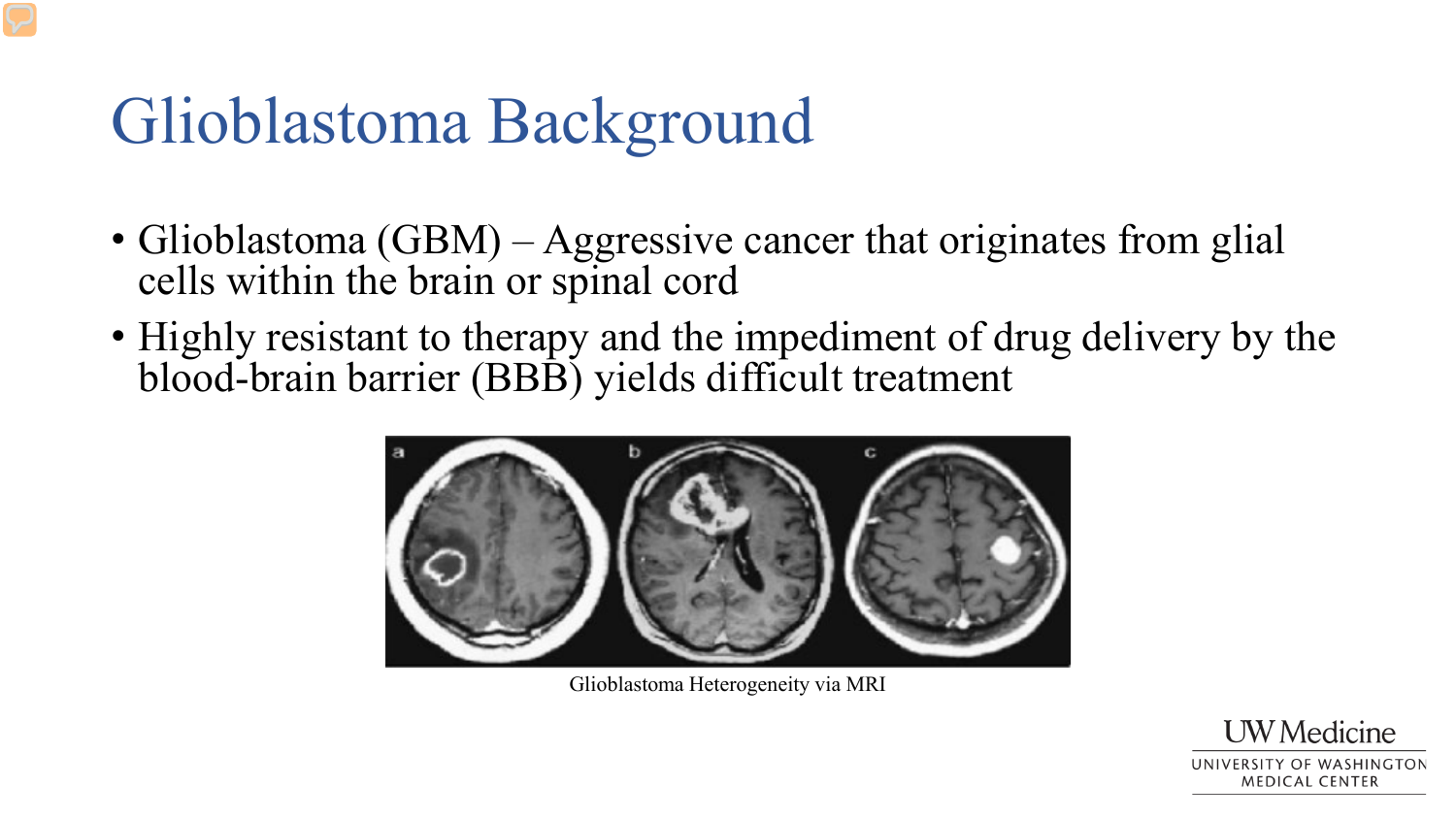## Iron Oxide Nanoparticle Background and **Utility**

- Iron oxide core functionalized with biocompatible polymers
- Polymers allow attachment of various drugs and cellular targeting agents for targeted drug delivery
- Capable of targeting tumors
- Capable of crossing the blood-brain barrier
- Increase blood half life of the therapeutic delivered
- Biocompatible and non-toxic to humans



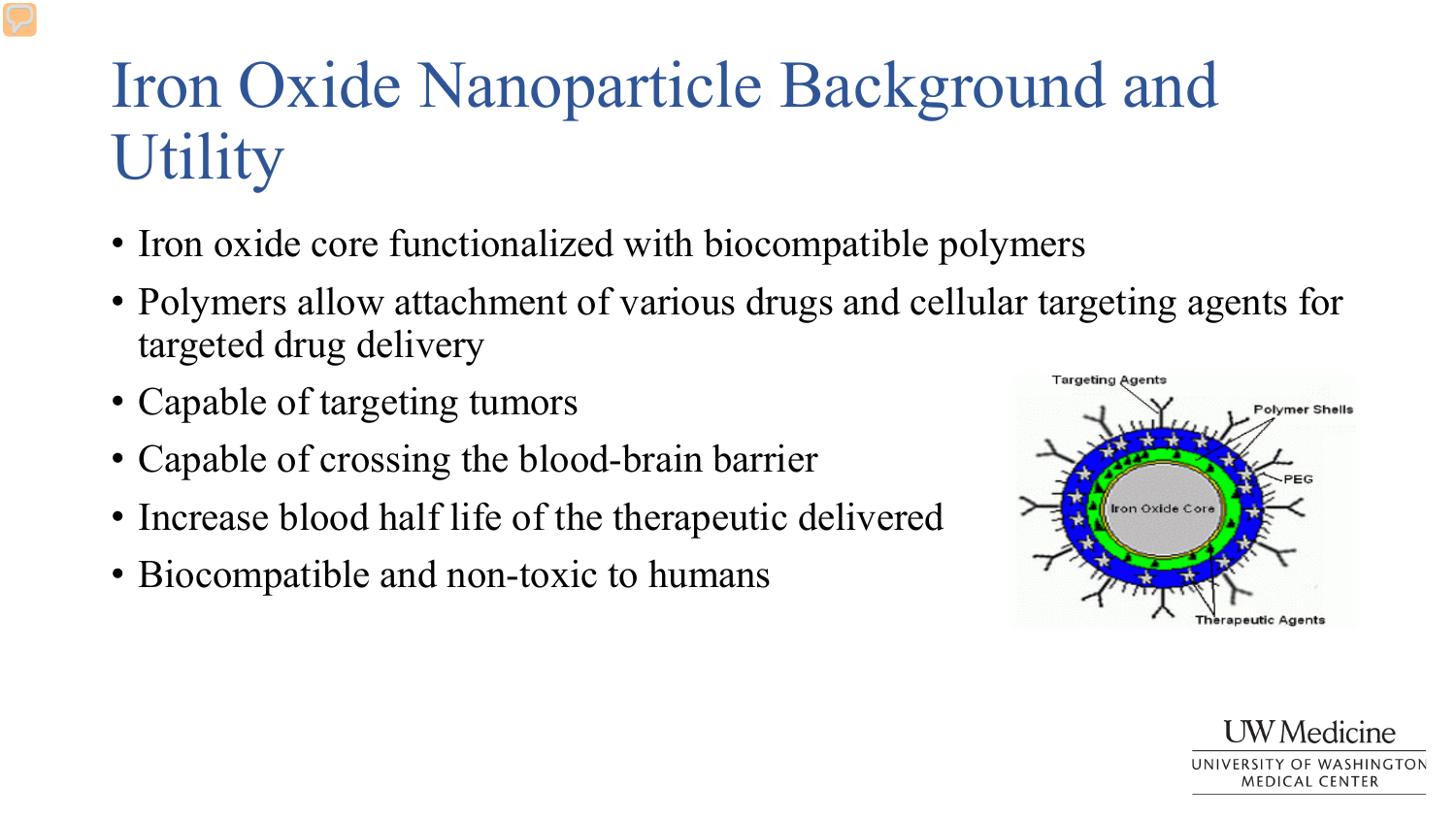### GPX4 Background

- GPX4 augments sarcoma cell resistance to ROS yielding resistance to radiation
	- We presume GBM cells will present the same reults
- Knocking down the GPX4 pathway induces ferroptosis
	- Enables enhanced effects of chemotherapeutics<br>Polyunsaturated lipids



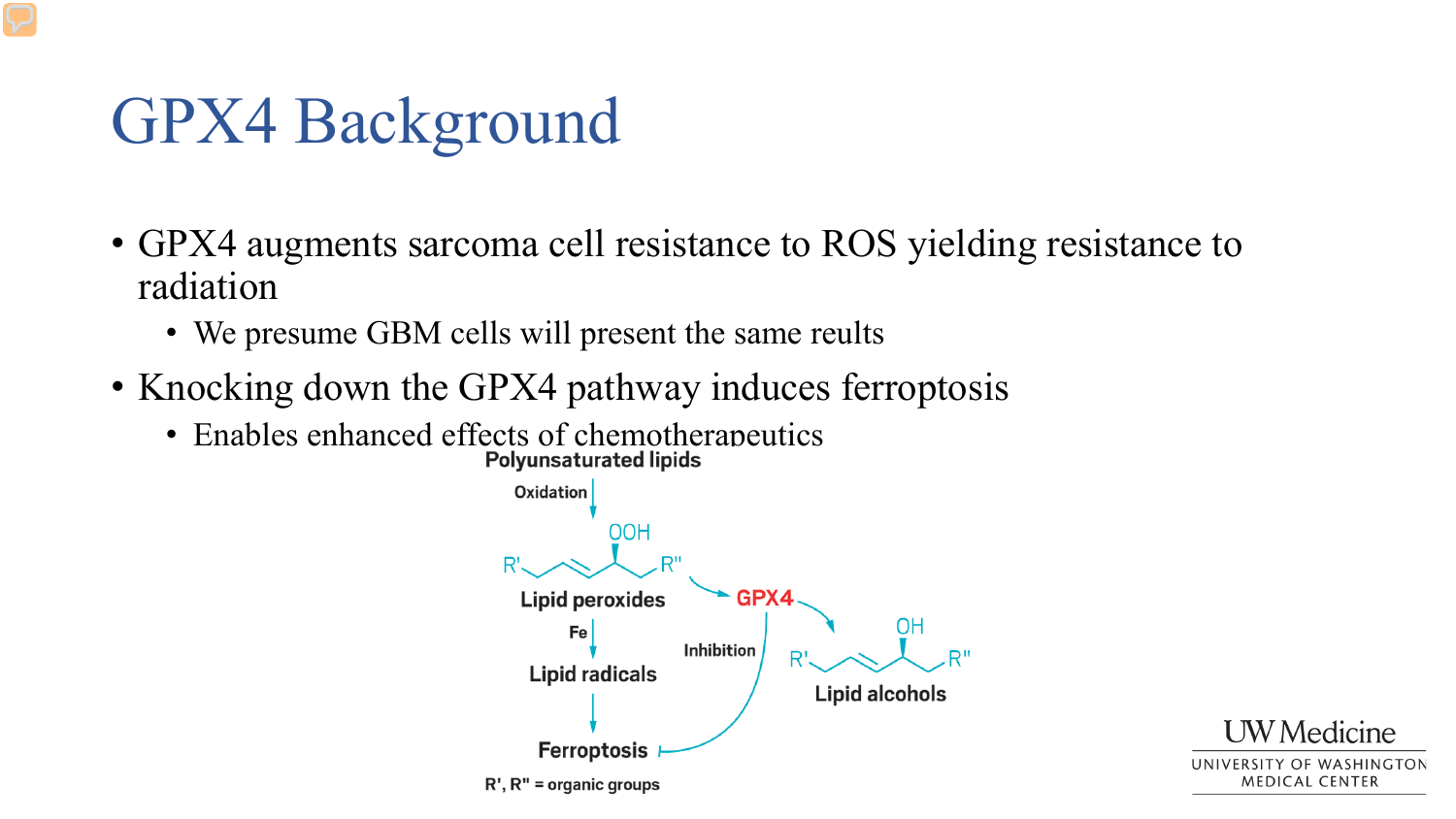### Materials and Methods

- Treated GBM6 and U87 cell lines (representative GBM cell lines) with inhibitors fluvastatin and ML210.
- 5 day incubation period
- Determined viability of GBM cells post-incubation with inhibitor via a microplate reader





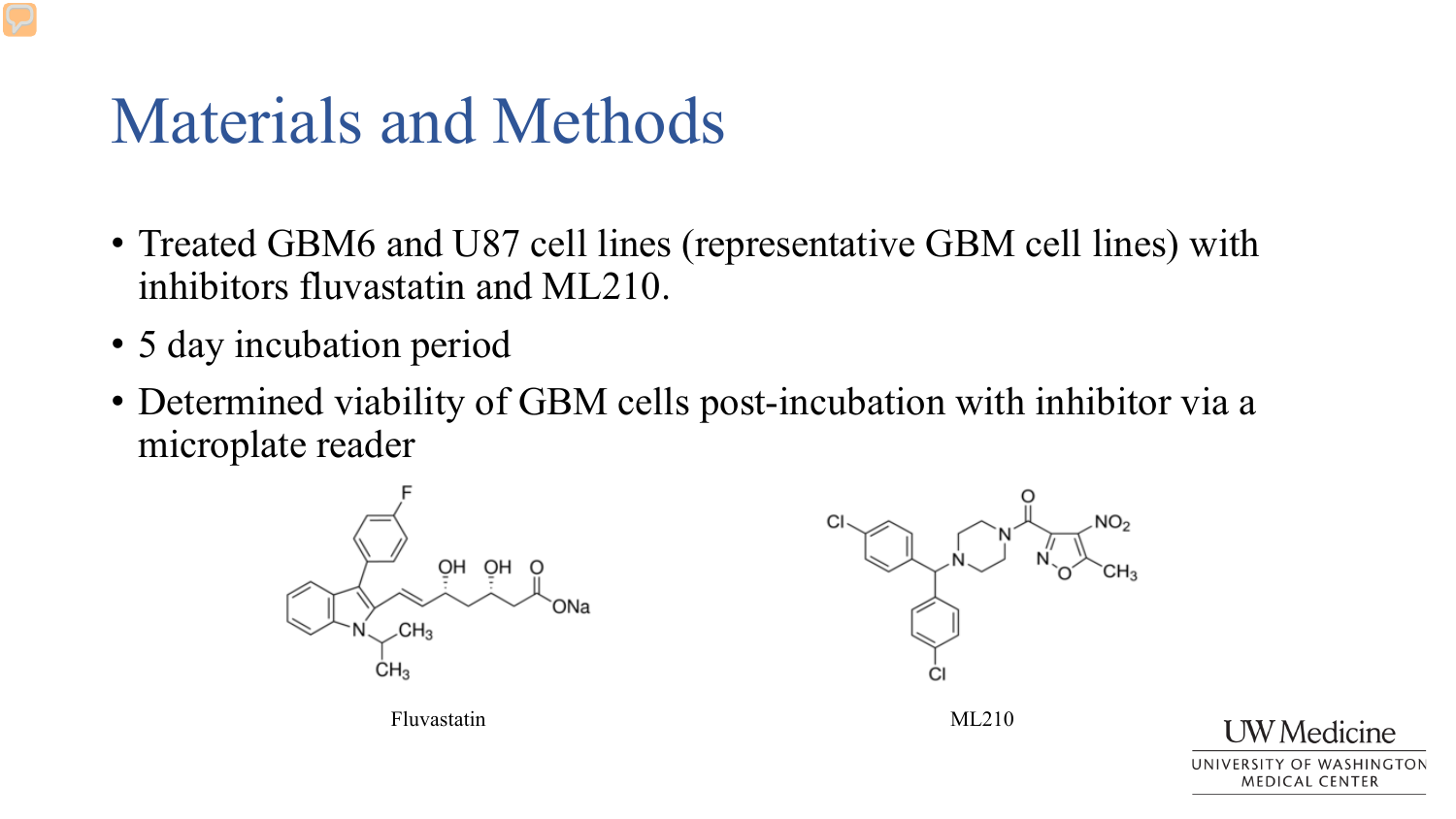### Preliminary Results



#### GBM6 ML210 Inhibition



#### U87 Fluvastatin Inhibition



U87 ML210 Inhibition



UNIVERSITY OF WASHINGTON **MEDICAL CENTER** 

**UW** Medicine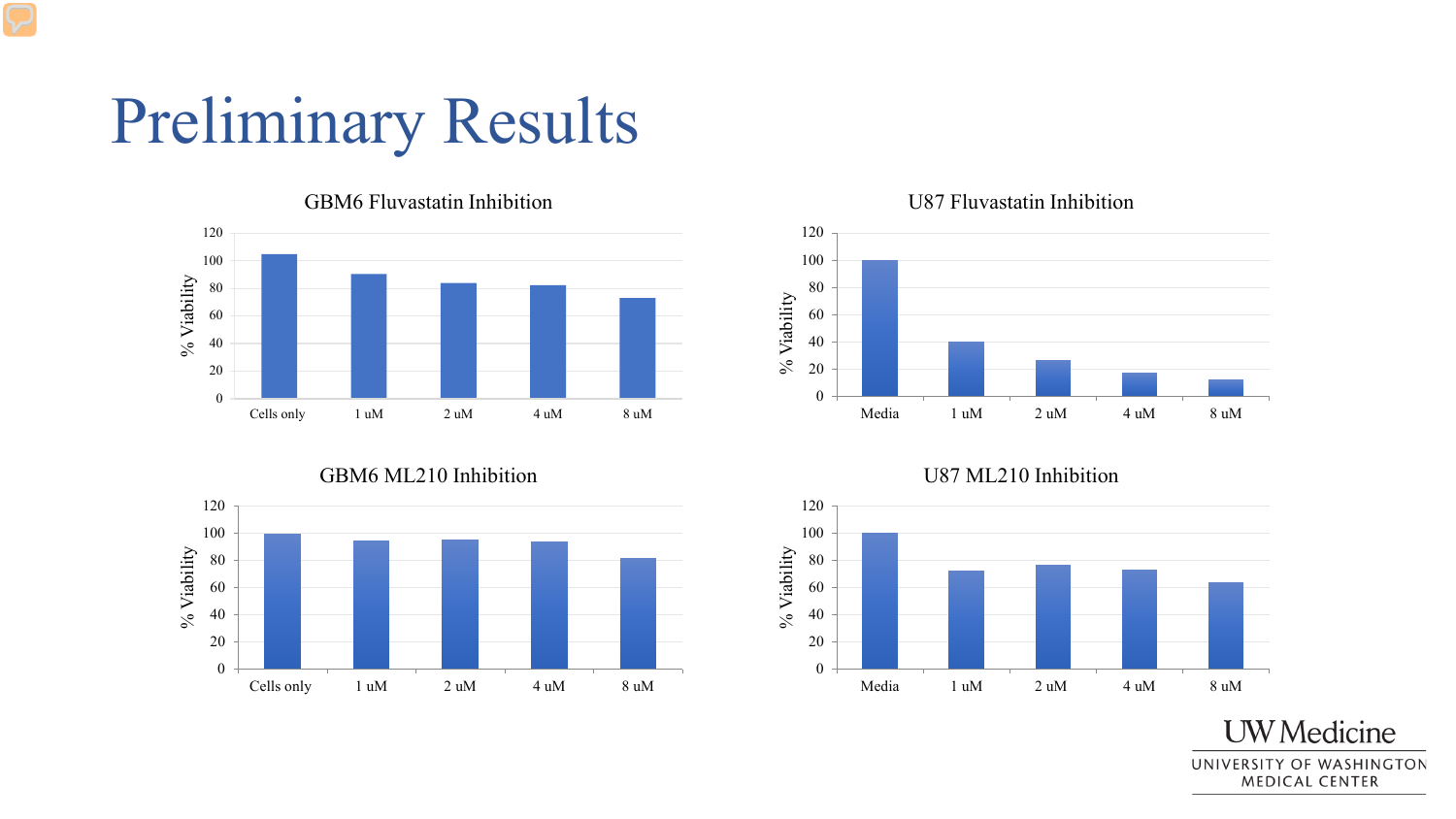### Goals for Further Investigation

- Incorporate radiotherapy
- Functionalization of siRNA with nanoparticle
- Transition in to in vivo setting



**UW** Medicine UNIVERSITY OF WASHINGTON **MEDICAL CENTER**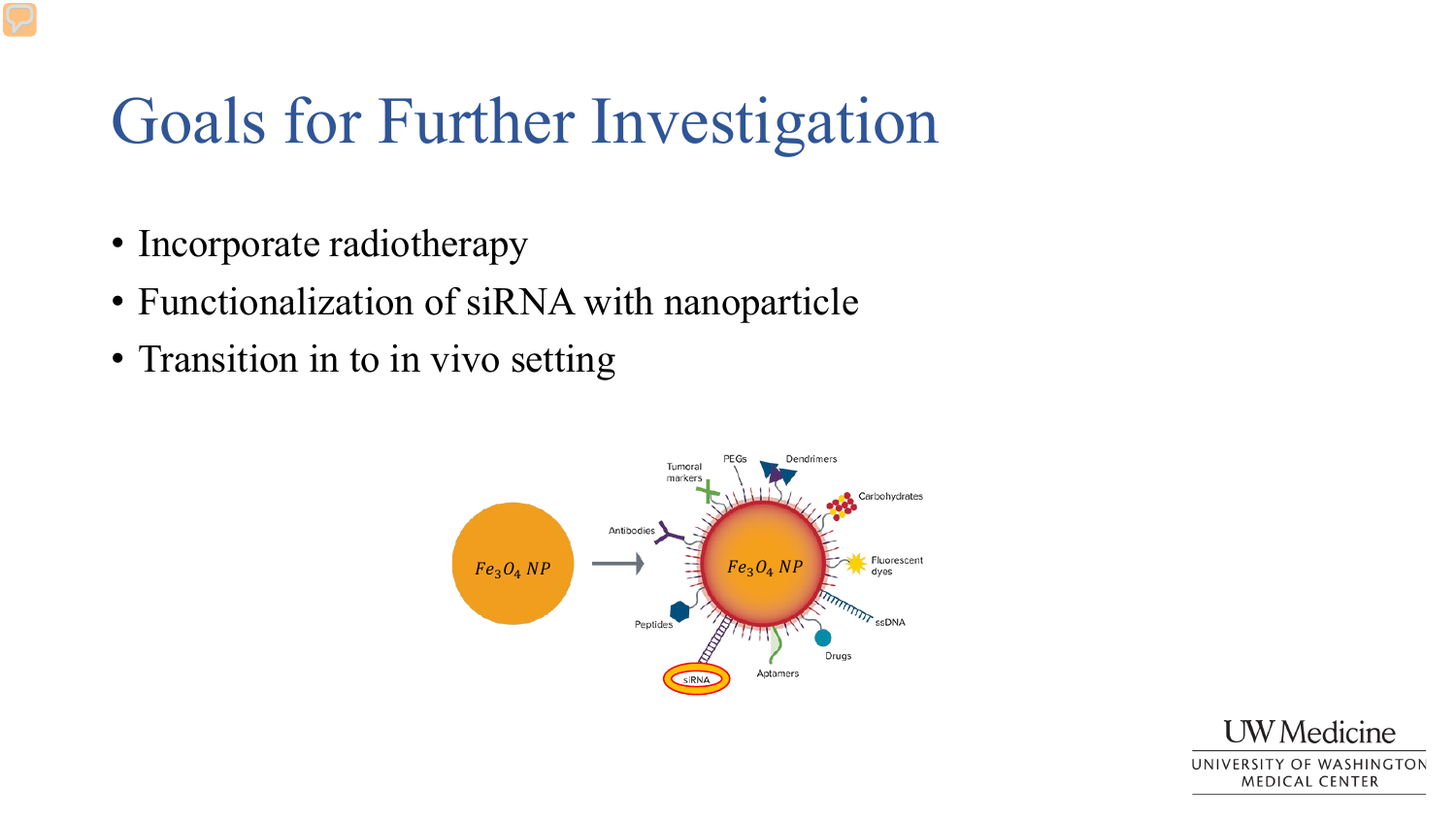### Acknowledgements

- Richard Ellenbogen, MD
- Mrs. Ellenbogen
- Miqin Zhang, PhD
- Zach Stephen, PhD
- Hailey Loucks
- Mike Jeon
- Ellie Thorstad
- Neurosurgery colleagues
- Jana Pettit
- Jim Pridgeon
- Christine Mac Donald, PhD
- UW Neurological Surgery Donors, Faculty, Staff, and Residents

#### **Grants**

- NIH NINDS R25NS095377
- NIH/NCI RO1CA161953
- NCI T32CA138312